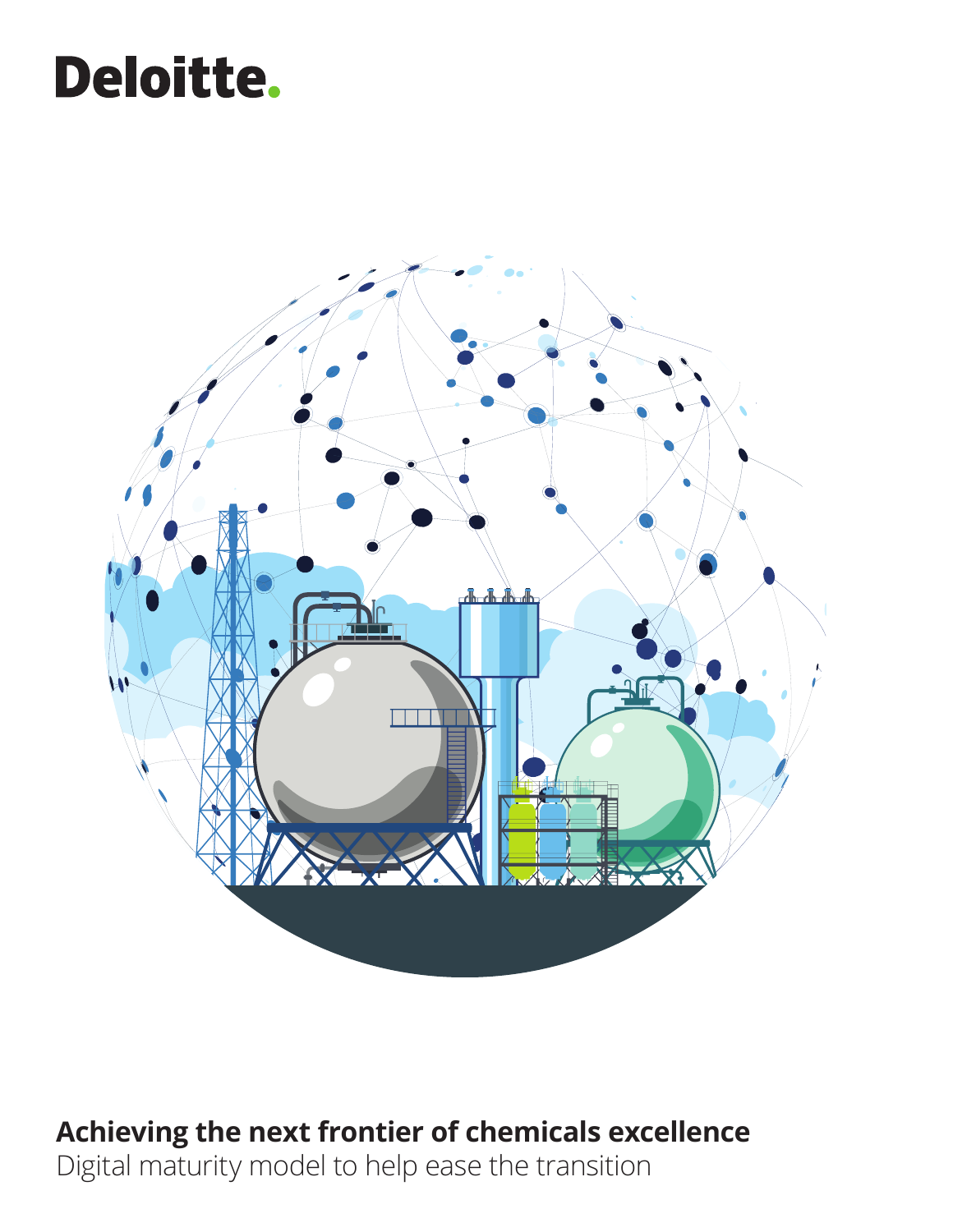The chemicals industry is going through a transformation. Many existing and emerging trends are shaping the future of the industry, which include increasing competition, a shift in economic power, disruptive innovations in end markets, changes in feedstock, accelerating commoditization, sustainability, digitization, and Industry 4.0. These key developments which are determining the future of chemicals broadly fall into three key themes: 'Growth and innovation', 'Performance and cost optimization', and 'Sustainability and circular economy'. The potential of digital to expand the efficiency and productivity frontier for each of these themes is substantial, given the state-of-theart developments happening in networks and sensors, data availability and processing, and advances in engineering and material technologies.

However, despite laying out the potential and scope of a digital transformation among various themes, industry executives must rethink their business models to take advantage of digital technologies. They must think about how to: (1) Realign their business model to benefit from new technologies; (2) Define the roadmap about how their companies can deploy these advanced technologies in their day-to-day business; and, (3) Accelerate the deployment of those digital technologies across all the business functions. To meet all these objectives, executives need a Digital Maturity Model – a model which would help see chemicals companies where they are placed currently and where they aspire to go on the digital journey. This model, which we describe in detail lays out the potential digital maturity stages of a chemicals company. It portrays strategic choices and the action steps in each of the five dimensions that should be considered for increasing digital effectiveness momentum. These five dimensions include: 'User experience', 'Talent enablement', 'Asset reliability and performance', 'Material system innovation', and 'Ecosystems'. Digital initiatives in each of these five dimensions determine the digital maturity (and thereby the strategic choices) of a company. Conversely, if a chemical company is already undertaking these digital initiatives, the framework can help assess where exactly the company is on the digital maturity spectrum and what additional steps it can take to reach its intended destination on the digital transformation journey.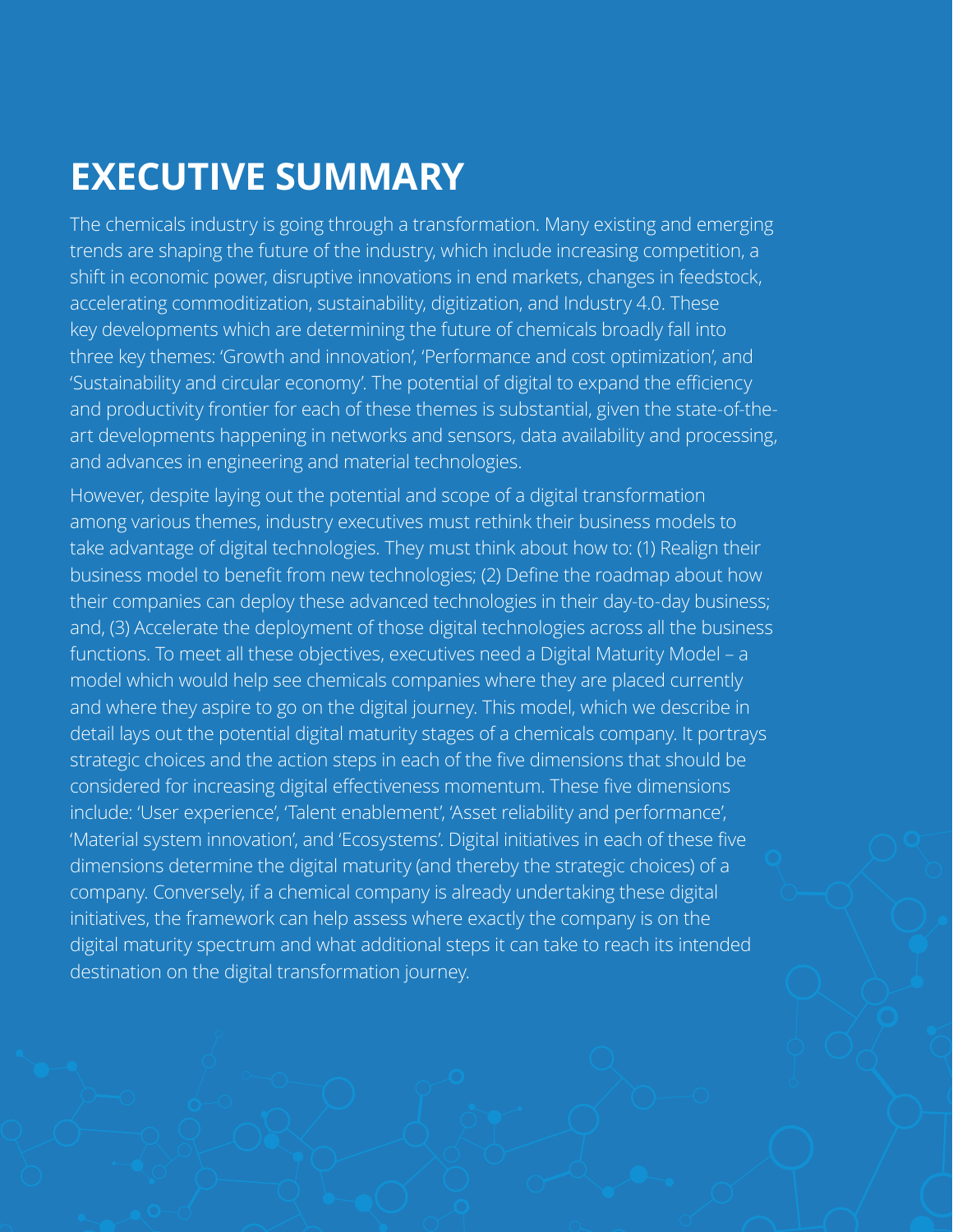# **INTRODUCTION**

Profound changes appear to be underway in the chemicals industry – from novel process technologies changing the chemicals trade equation to the wave of sustainable production, reuse, and recycling of plastics. Strategically using digital technologies can help enable and accelerate these transformative leaps.

Today, compared to the past, digital tools and technologies present an economically feasible solution to not just extract more efficiencies from incumbent processes but also design novel products and processes. Due to the convergence of accelerating improvements such as advances in sensors, cognitive computing, and analytics, we see significant progress in three areas – data availability, data processing, and engineering and materials research.<sup>1</sup> Yet, there remains an immense but relatively unexplored potential to use digital technologies.

As the industry moves into the future, the pace of accelerated change is expected to only quicken. Changing paradigm due to social, environmental, and innovation expectations is transforming the competitive landscape for the industry. To effectively anticipate and adapt, chemicals companies should consider transforming themselves, by changing the way they operate and do business. Digital can be the answer to all these and much more.

It is not that chemicals companies are not getting increasingly interested in digital. Text analytics done on the 10-K reports of leading US chemicals companies reveals that mentions of "digital" related keywords have increased 8-fold between 2010 and 2017. This increased interest in digital is shaped by the fact that it can help chemicals companies to achieve the next frontier of excellence in key aspects that are deciding the future of chemicals.

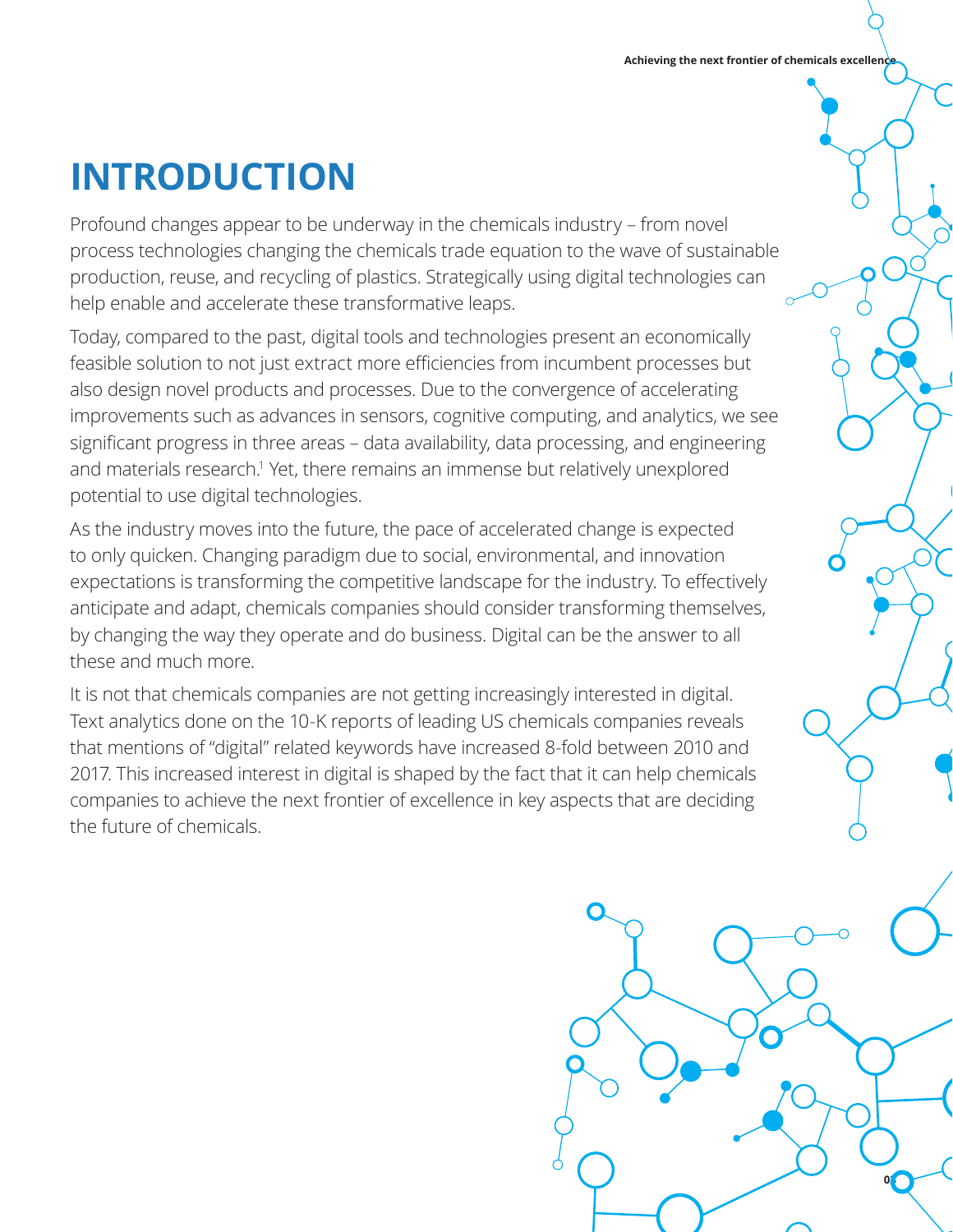# Strategic pillars deciding the future of digital in chemicals

These key aspects, what we call the three strategic pillars, are the levers around which chemicals companies will play to their full potential in the future:

**1. Growth and innovation:** Developments in digital technologies, such as lower data-storage costs, high-performance computing, and advanced analytics, will help drive innovation and reduce the time required to discover and commercialize new materials<sup>2</sup>. Moreover, chemical manufacturers are becoming increasingly aware of disruptions in key end-use industries such as automotive, construction, agriculture that can impact their business (see figure 1). These disruptions are creating both opportunities and challenges for the chemicals industry. For example, while relatively novel technologies like additive manufacturing, currently being demonstrated but not fully commercialized in many applications from engineering parts to house building, might create a need for new materials, at the same time, they may reduce the consumption of traditional chemicals and materials.

It is these indirect or direct disruptions caused by digital and exponential technologies across value chains and end-use sectors that are prompting most chemical enterprises to relook at and reevaluate their future growth strategies. Also, with many such disruptions creating a mixed bag of benefits and disappointments, many chemical enterprises are increasingly looking at using digital value-added services to supplement their existing product offerings.

**2. Performance and cost optimization:** Use of digital technologies to optimize plant performance is not new to the chemicals industry. These digital technologies, including the Internet-of-Things (IoT), have helped chemicals manufacturers to automate key chemical engineering processes, integrate machines, monitor performance, and predict equipment failure. However, optimizing performance is not just restricted to the application of digital technologies. Process manufacturing technologies have enabled the repeated use of byproducts of one

#### Figure 1: Trends in disruptions across key end-use industries impacting chemical manufacturers



Source: Deloitte analysis based on various sources.<sup>3</sup>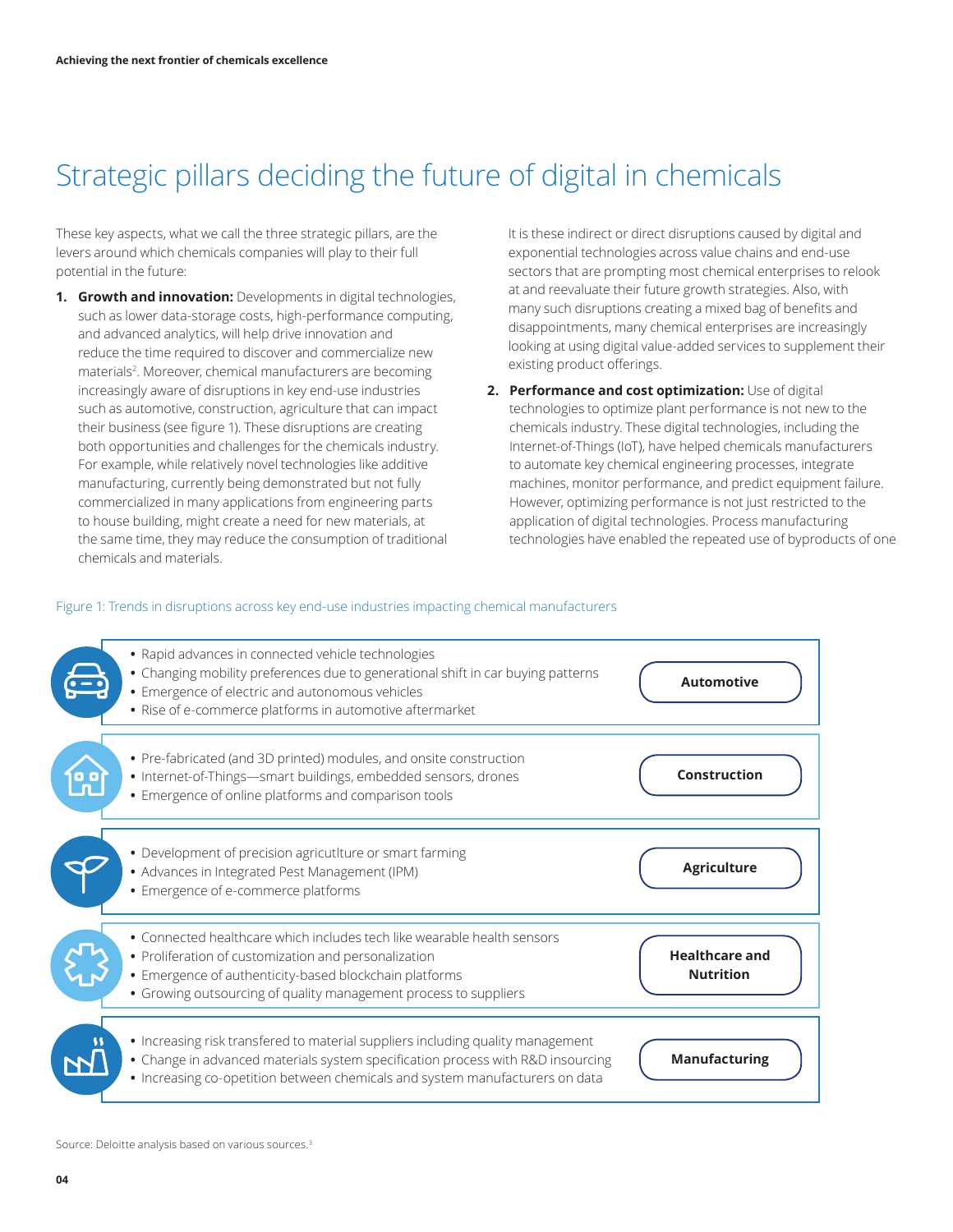chemicals process into another, driving energy-efficient reactions, including the use of catalysts and helped build distillation columns that utilize less energy and generate fewer waste gases.

The next stage in the application of digital to optimize performance should go "well beyond the plant" and should readily "integrate with physical assets." New digital technologies like Blockchain and predictive analytics can be integrated with existing IoT infrastructure to enable track-and-trace capabilities that can lead to fine-tuning of production yields in response to fluctuating demand of end-products and prices of feedstocks.

In addition, new process technologies like crude-oil-to-chemicals (COTC) have already been deployed in some refinery-scale petrochemicals plants. The effective integration of digital with physical assets becomes even more critical for these upcoming, state-of-the-art plants.

**3. Sustainability and the circular economy:** The chemicals industry is embracing the drive towards a circular economy to demonstrate its overarching commitment to sustainable materials management. To address regulatory restrictions on single-use plastics and microplastics, chemicals companies are working with their clients to introduce new products, invest in recycling technologies, as well as incorporate renewable and recyclable materials in their growing product portfolio. To meet these goals, all stakeholders within the downstream value chain should come together and find sustainable solutions which can be outcomes of product innovation, technology commercialization, and redesign mindset – with chemicals manufacturers in the midst of it.

The role of digital in making companies realize the full potential of sustainability practices is still in its infancy. However, it is here that digital tools and technologies could have the highest potential to reap the rewards. For example, crowdsourcing platforms powered by digital are already being used to ideate and come up with innovative solutions or products which have a lower carbon footprint throughout their life cycle. In the future, by integrating blockchain technology and machine learning algorithms, the actual environmental footprint of the new product or solution can be tracked, traced, and predicted.

Figure 2 summarizes the growing role of digital in each of the three pillars that we have described above. It provides an overview of where and how digital tools and technologies can make an impact.

Figure 2: Role of digital technologies in strengthening each of the three pillars

### **Growth & Innovation**

- **• Provide data and insights to customers** to develop new markets and business models
- **• Create new value chain interactions** to reduce friction and enable collaborative platforms
- **• Reduce time-to-market** of new products and process technologies



# **Circular Economy**

- **•** Capture untapped value opportunities to reduce waste by **harvesting insights from new data streams**
- **•** Adopt **new digital operating models** to achieve higher maturity on 'sustainability'
- **• Simulate the performance** of clean technologies and predict carbon footprint of new products

### **Performance Optimization Sustainability & the**

- **• Improve asset efficiency by** continuous monitoring the value chain
- **• Enable innovative conversion processes** through novel manufacturing technologies (COTC)
- **• Optimize reaction outputs & molecule management** through advanced analytics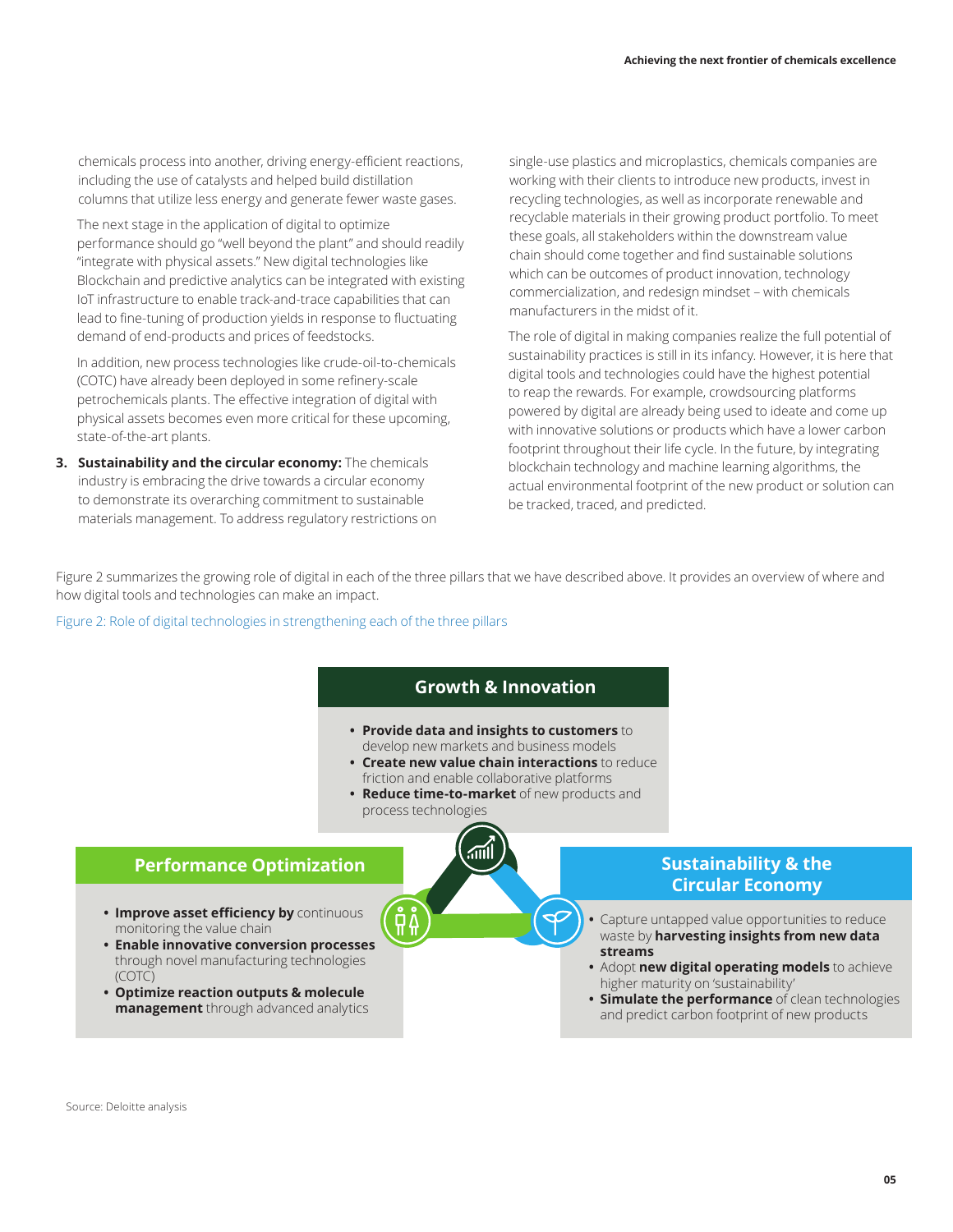# A Digital Maturity Model (DMM) to address digital, ease investment decisions, and focus on high-impact initiatives

In the past, chemicals companies have typically implemented digital initiatives in siloes within the organization. This siloed approach to digital transformation has led to slower processes, higher costs, and uncertain benefits.<sup>4</sup>

To get the full advantage of digital transformation, an enterprisewide digital strategy is often needed, which percolates down to customizable parts suiting the needs of individual business units. This digital strategy should also tie into the digital maturity model – where the organization is right now and where it aspires to be once the digital transformation is done (see figure 3).

We understand that digital transformation is a journey involving a complex ecosystem of capabilities. Digital transformation is not just about implementing more and better technologies but also involves aligning culture, people, structure, and tasks.

The DMM can be used in each phase of this transformation to help identify the gaps, establish critical areas to focus on, and determine starting points. It does not replace an overarching transformation framework but is meant to serve as a guide for businesses to step out from the digital maturity trap – where 'siloed' approach to digital transformation is generally leading to marginal improvements.

#### Figure 3: Digital maturity model for chemicals companies



Source: Deloitte analysis

**06**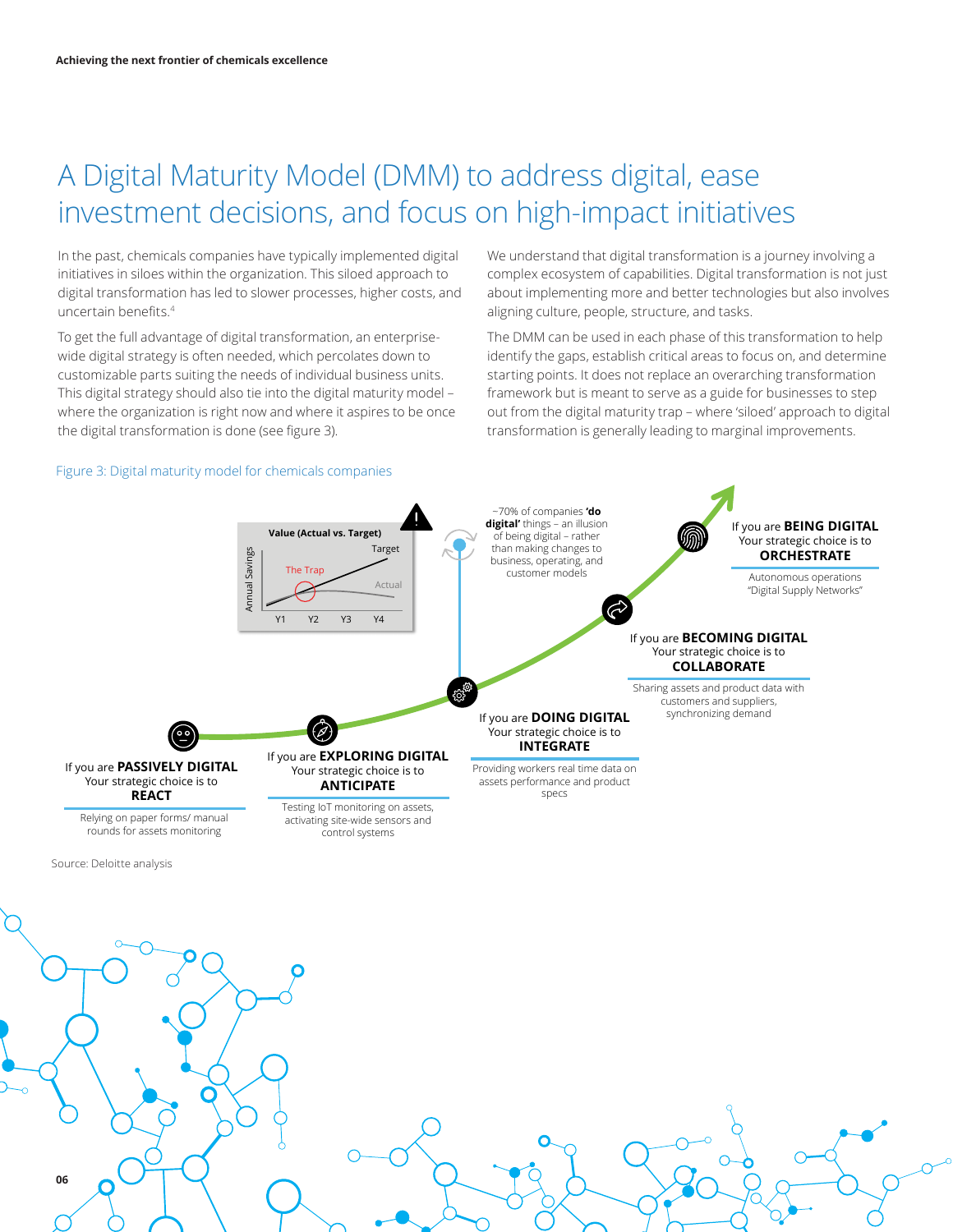The DMM evaluates digital capabilities across five clearly defined business dimensions to create a holistic view of digital maturity across the organization. These key dimensions include:

**1. User experience** is the practice of designing and responding to customer interactions to meet or exceed customer expectations and, thus, increase customer satisfaction, loyalty and advocacy.

Customer experience helps drive growth. Today, many business-tobusiness (B2B) customers are using digital tools, and they expect the same self-service capabilities as the leading e-commerce platforms provide. And even though digital tools facilitate improved customer service, delivering outstanding customer experience involves more than using new technologies. Sinopec Chemical appears to have sensed this and is setting up a new interactive online platform called "one client one portal". This platform is designed to cover all direct sales customers, as well as connects all plants and functional departments of Sinopec Chemical. Apart from enabling advanced customer services such as inventory reminders, logistics tracking, and product footprint tracking, the platform allows client complaints or feedbacks to be directly reported to relevant plants and functional departments.<sup>5</sup>

This dimension also includes the use of big data analytics and crowdsourcing platforms to glean relevant customer insights using which product or service excellence and differentiation can be achieved. For chemicals companies which aspire to be placed on the "Being Digital" stage, optimizing the entire value chain integration by harvesting new insights from end consumers can be of paramount importance. An example would be that of market listening integrated with predictive analytics - an approach which Dow Chemical uses to identify cross-selling opportunities using their custom-developed recommender engine.<sup>6</sup>

- **2. Talent enablement** involves delivering value through humanmachine pairing, where robots assist humans in manual tasks and employees use digital technologies to support productivity and effectively complete tasks. Such digital technologies include Artificial Intelligence (AI), wearables, Augmented Reality (AR), Robotic Process Automation (RPA), etc. These cognitive tools can not only free-up the workers' time so that they can direct their efforts to more important jobs but can also speed up the execution of repeatable tasks. For example, incorporation of AI and other machine learning algorithms in R&D knowledge management systems can help scientists and researchers to devote more time to the actual R&D work.7 Similarly, the confluence of AR, wearables, cloud computing, and machine vision has enabled some chemicals companies to train their field workers in standard operating procedures, emergency preparedness, and plant familiarization. This has helped in not only enhancing worker safety but also in real-time maintenance and repair in case of equipment failures.<sup>8</sup> At the highest stage of digital maturity, talent enablement using digital can augment management capabilities by creating collaborative platforms such as digital assistants for data-driven decisions.
- **3. Asset reliability and performance** concerns with strengthening asset dependability using advanced digital technologies like IoT, remote monitoring, etc. New wirelessenabled sensor technologies and drones have enhanced the functionalities of IoT infrastructure within plants and allowed workers to remotely monitor them for gas leakages, tank emissions, and regular inspection of plant equipment.<sup>9</sup> Use of digital twins, holographic images, advanced video analytics, and image processing technologies have also enabled live-feed analysis, real-time detection, and reporting of 'outlier' events. At the highest stage of the digital maturity cycle, chemicals companies should own and operate an autonomous plant that can be monitored remotely – using AI to optimize assets and make decisions to optimize the entire value chain. In addition,



#### Figure 4: Five dimensions of the proposed digital maturity model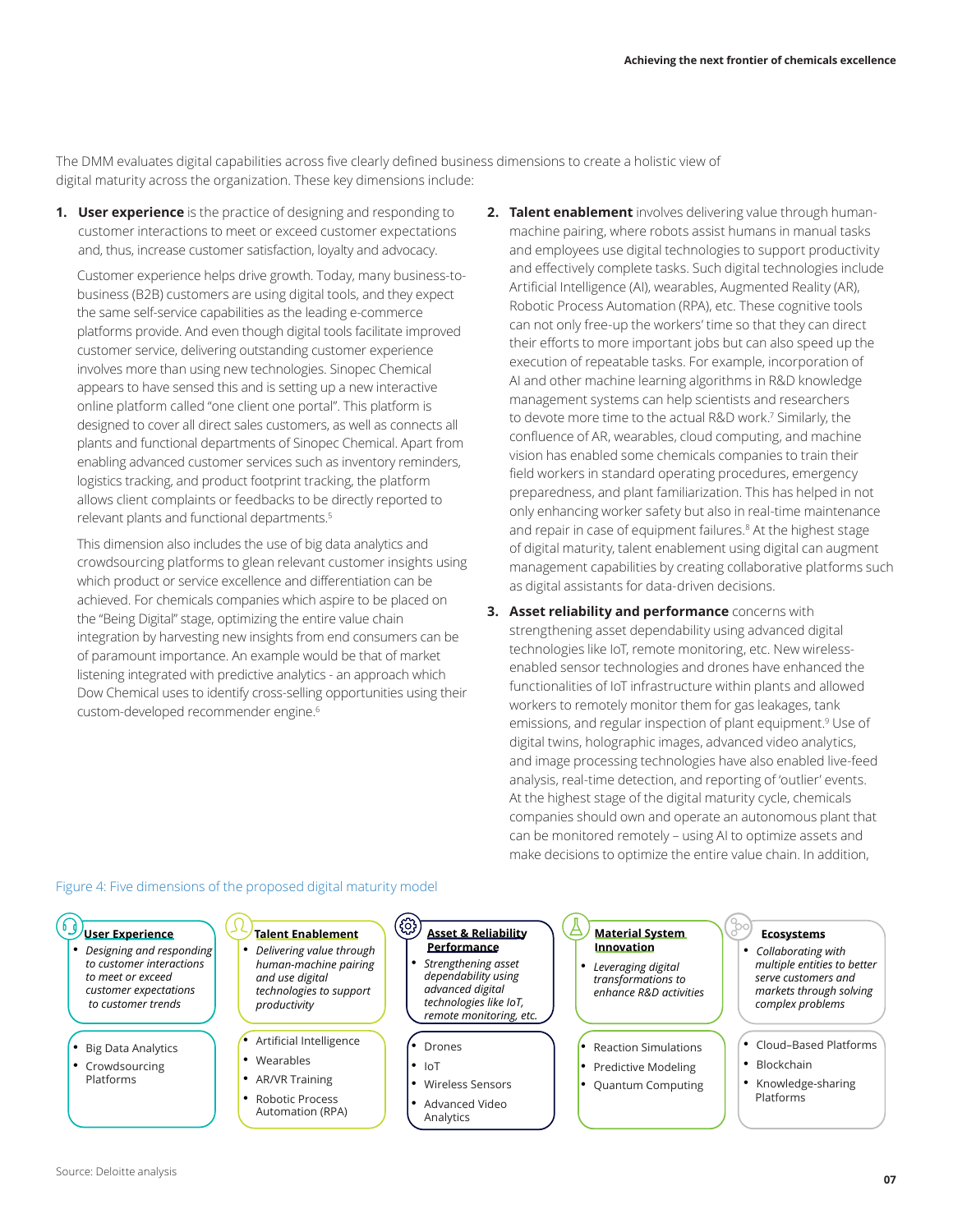using digital technologies that are installed and spread across assets within a plant, chemical companies should connect all the information to simulate scenarios, predict outcomes, and take corrective action.

A case in point is Air Products & Chemicals which developed a "patented, web-based, predictive-monitoring and fault-diagnostic platform" called ProcessMD, that was designed to monitor asset health in real-time and provides its engineers a multi-tiered view of operations.10

**4. Material system innovation** involves leveraging digital transformations to enhance R&D activities. While the scientific method remains at the heart of the innovation process, the convergence of inexpensive computing power, improved physicsbased modeling, and advanced learning algorithms is accelerating the adoption of a digitally-enhanced scientific method.

In recent times, simulations using advanced computing techniques are finding increasing takers due to the pressure of inventing more and faster. Some companies have started investing in quantum computing startups that could enable them to reduce the time-to-market of new products by performing complex simulations.11 However, the use of quantum or supercomputing is just one of the aspects. BASF, for example, has adopted an integrated approach to digitizing R&D, which also involves a strategic focus on data science, and inter-connected knowledge systems.

Another example would be that of Carbon, a California-based digital manufacturing company, which is working at the intersection of hardware, software, and molecular science. Carbon's vision is to develop light, traceable, high-quality parts produced at scale by leveraging additive manufacturing technology.

**5. Ecosystems** involve collaborating with multiple entities (companies, universities, national labs, etc.) to better serve customers and markets through solving complex problems. In an ecosystem, suppliers, manufacturers, distributors, other players, and end consumers use digital technologies to jointly develop solutions that no single entity could do individually.<sup>12</sup> Moreover, ecosystems enable collaboration to innovate new solutions, commercialize new products, and share information such as demand forecasts to better manage supply chains. Open communication and collaboration using cloud-based platforms and blockchain technology can enable real-time visibility into shipment logistics, and thereby lessen the reaction time. Use of integrated platforms among entities in the value chain to share R&D knowledge of to-be commercialized products can expedite the time to introduce new products and weed out workflow inefficiencies.

For example, Valmet and Kemira have entered into an agreement to build an Industrial Internet ecosystem in an effort to bring "the know-how of the two companies in utilizing process data to improve the customers' processes."13

### **Strategic focal points: Results from text analytics**

Text analytics done on 10-K reports of top US-based chemicals companies reveal quite a few interesting trends. The mentions of the keywords across all five dimensions have increased over the years with the highest rate of increase occurring in the case of 'User experience' and 'Asset reliability and performance'. At the same time, the highest number of keyword mentions have happened for 'Material system innovation' and 'Asset reliability and performance'. This indicates that while asset-related aspects have remained on top-of-the-radar for chemicals companies, the role of customer-centricity and innovation in driving growth and profits has increasingly dawned upon them.



Note: Percentage data in callouts refer to CAGRs (2010-2017) of number of mentions for each of the dimensions. Source: Deloitte analysis of 10-K reports of leading US chemicals companies.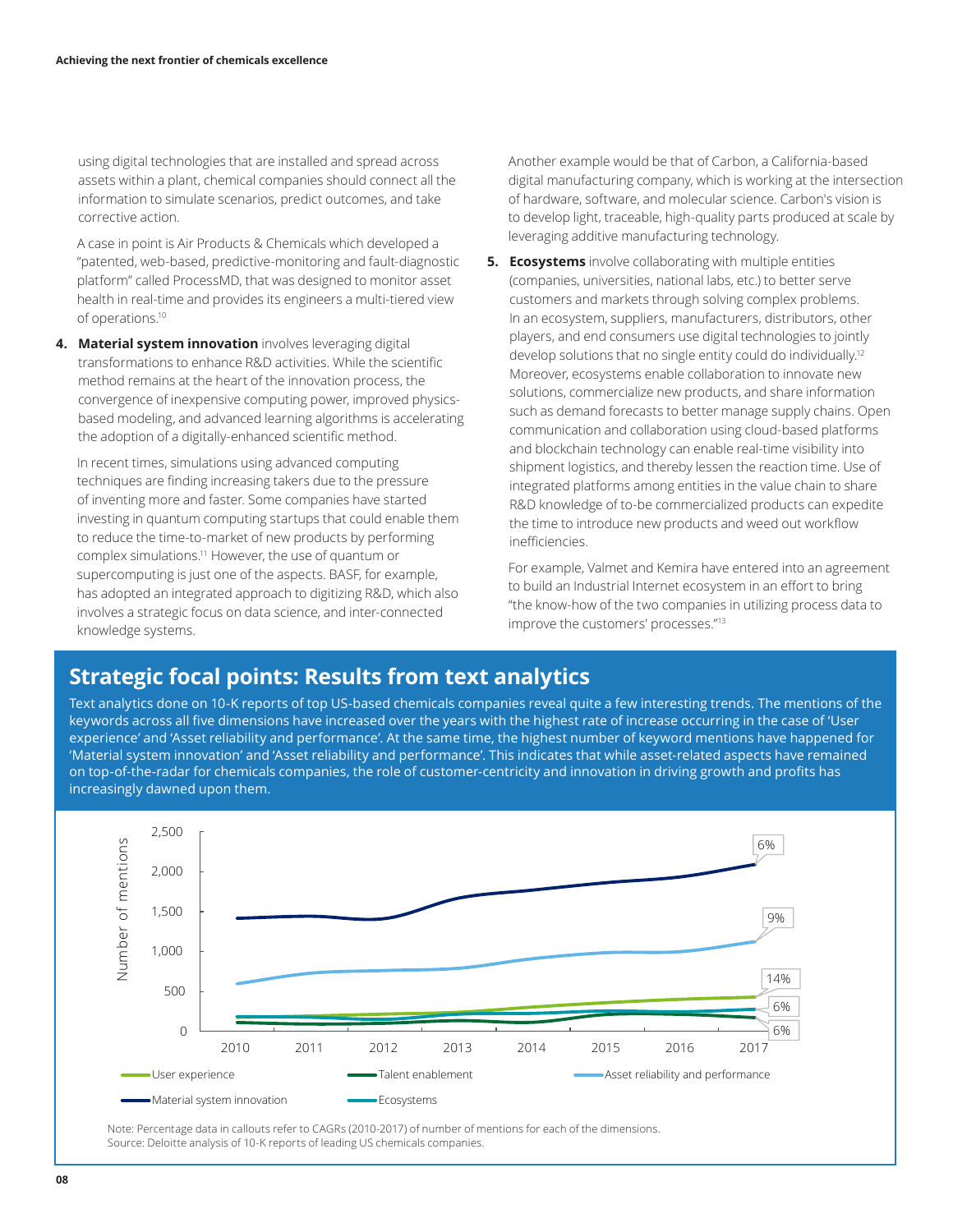# Chasing the link between digital maturity and the key dimensions

So far, we have seen the digital maturity model and the five dimensions across which the digital play is increasingly occurring, in isolation. However, there is a strong linkage between the digital maturity stage and strategic choice and what specific tactical steps chemicals companies should consider under each of the five dimensions (see figure 6).

Although the Digital Maturity Model remains constant, the level to which an organization needs to be mature in each dimension is dependent on its business strategy, business model, and operating model. That is, it depends on which business model an organization chooses and how it defines its unique business strategy and operating model. Any organization should start by considering these components in a top-down approach and refer to them alongside the DMM.

#### Figure 6: The digital framework linking digital maturity with five dimensions for the chemicals industry



Note: N = Natural Owners; D = Differentiated Commodities; S = Solution Providers. For definitions and more details, please refer to: Winning in evolving times: Strategic [imperatives for chemicals companies.](https://www2.deloitte.com/insights/us/en/industry/oil-and-gas/chemicals-companies-strategic-imperatives.html )

Source: Deloitte analysis

A chemical company, for example, can ask of itself: based on its strategy, business model, and operating model, what are the target digital maturity levels and priorities across the five dimensions? And what are the broader business changes that need to be considered in planning a digital transformation?

The Digital Maturity Model provides a view across all capabilities, helping chemicals enterprises to prioritize focus areas and improve in line with their overarching digital ambitions. Chemical companies can use these business priorities in parallel with the DMM to drive actions and initiate digital transformation in their organizations.

For example, if a company's business growth strategy is highly dependent on emerging markets, then it is essential to own a mature customer platform to immediately establish customer intimacy and engagement as well as a connected supply chain. For instance, Dow

Chemical's Water Solutions business unit is now offering a mobile ordering and tracing system based on its private WeChat portal, where orders can be placed and tracked. Also, customers can also request a brochure, sample or contact sales and technical support on this portal to get the most up-to-date product information.14

However, depending upon the segment to which a chemicals company belongs to and its current digital maturity, the specific tactical steps might differ. Hence, it is important that chemicals companies not only use this maturity model to assess their current standing on five dimensions but also where they want to be. In the latter case, which is more aspirational, companies can get an overview of the specific tactical steps to reach their intended destination with respect to digital transformation.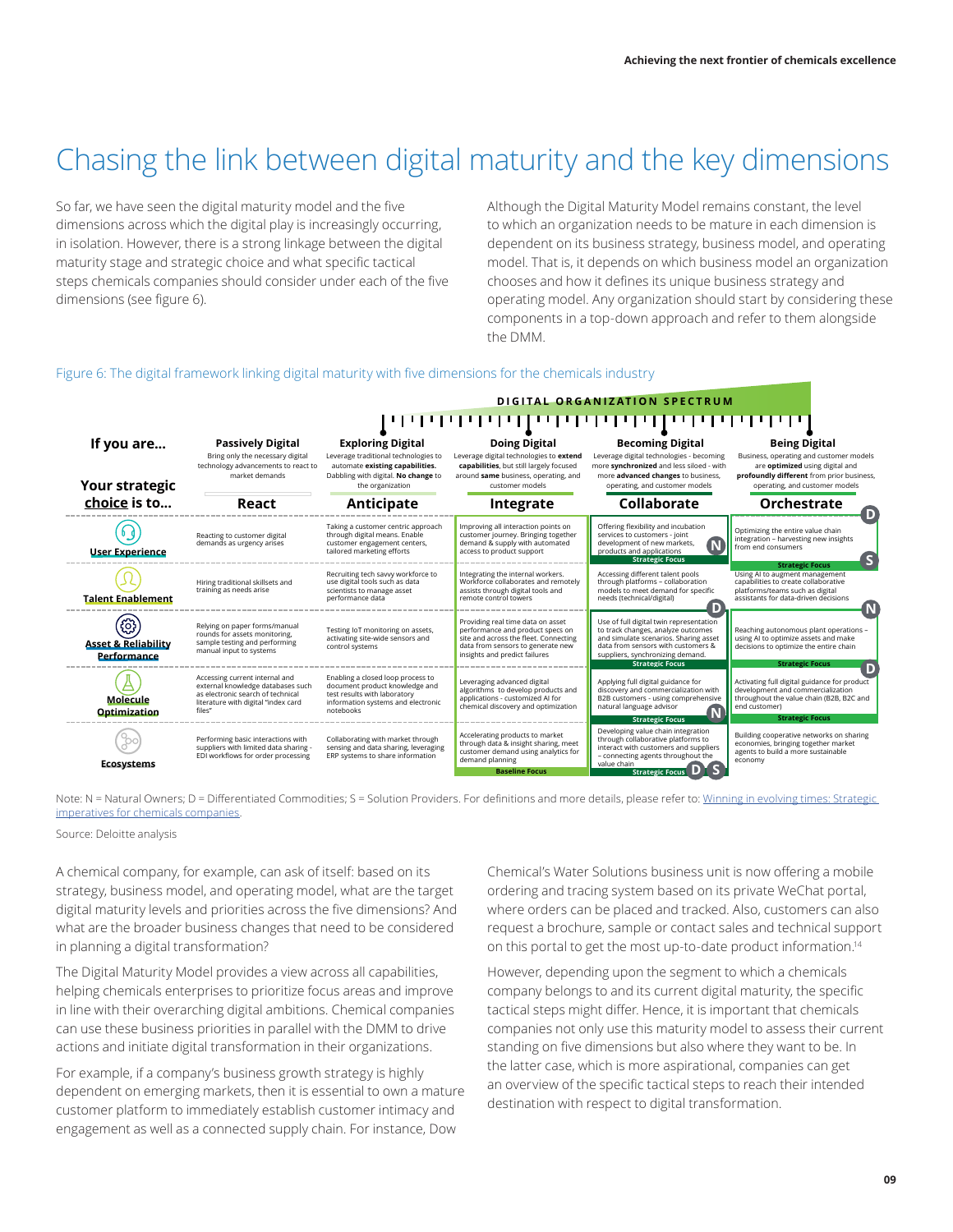# Conclusion: The path ahead

Often, in the race to launch the next big digital initiative or implement the latest digital technology, chemical companies can fail to realize their level of preparedness – primary among which is the need of an accommodating culture which promotes flexibility and learning. The digital journey will likely come with challenges that may seem daunting at first. However, how companies respond to these challenges will determine the winners and losers on the digital playground. A properly designed and optimally deployed digital transformation strategy may represent one of the biggest-ever opportunities for the chemical industry, primarily when it is driven by a clear business strategy. In deciding where to play and how to win, there are a host of questions to ask, such as:

- **•** What are the new growth markets and how to reach them digitally?
- **•** How to strengthen existing customer relationships and help build new ones?
- **•** What is the best way to increase brand value?
- **•** Where to extend the company's value proposition to customers?
- **•** How to accelerate the commercialization of innovation?
- **•** How to attract, recruit, and retain the best talent?
- **•** Which new capabilities (data science, marketing, consumer awareness/engagement, multidisciplinary science, etc.) are needed to support lasting value creation?

By embarking on digital transformation, chemical companies can become more agile, innovative, responsive, and efficient. The adoption will likely create more intimate relationships among chemical companies, their customers, and end markets. This collaborative approach powered by the digital will likely help chemicals companies tackle the issues of tomorrow more holistically. The Digital maturity model, highlighted in this paper, can serve as the backbone for such a collaborative approach, empowering firms to navigate, select, prioritize, and integrate the right digital initiatives.

### **Authors**

#### **David Yankovitz**

Principal Oil, Gas & Chemicals Deloitte Consulting LLP [dyankovitz@deloitte.com](mailto:dyankovitz%40deloitte.com%20?subject=) +1 216 589 1305

**Duane Dickson** Principal & Vice Chairman US Oil, Gas & Chemicals sector leader Deloitte Consulting LLP [rdickson@deloitte.com](mailto:rdickson%40deloitte.com%20?subject=) +1 203 905 2633

#### **Aijaz Hussain**

Senior Manager US Oil, Gas & Chemicals Deloitte Services LLP [aihussain@deloitte.com](mailto:aihussain%40deloitte.com%20?subject=) +1 469 395 3759

### **Acknowledgements**

Sincere thanks to the following individuals who also provided significant insights and research and were instrumental in the development of this report:

Wolfgang Falter, Doug Gish, Jiaming Li, Bob Kumpf, Sandeepan Mondal, Jennifer McHugh, Ximena Olivares, Carlos Ortiz, Damon Vaccaro, Andrew Slaughter, and Maximo Failo.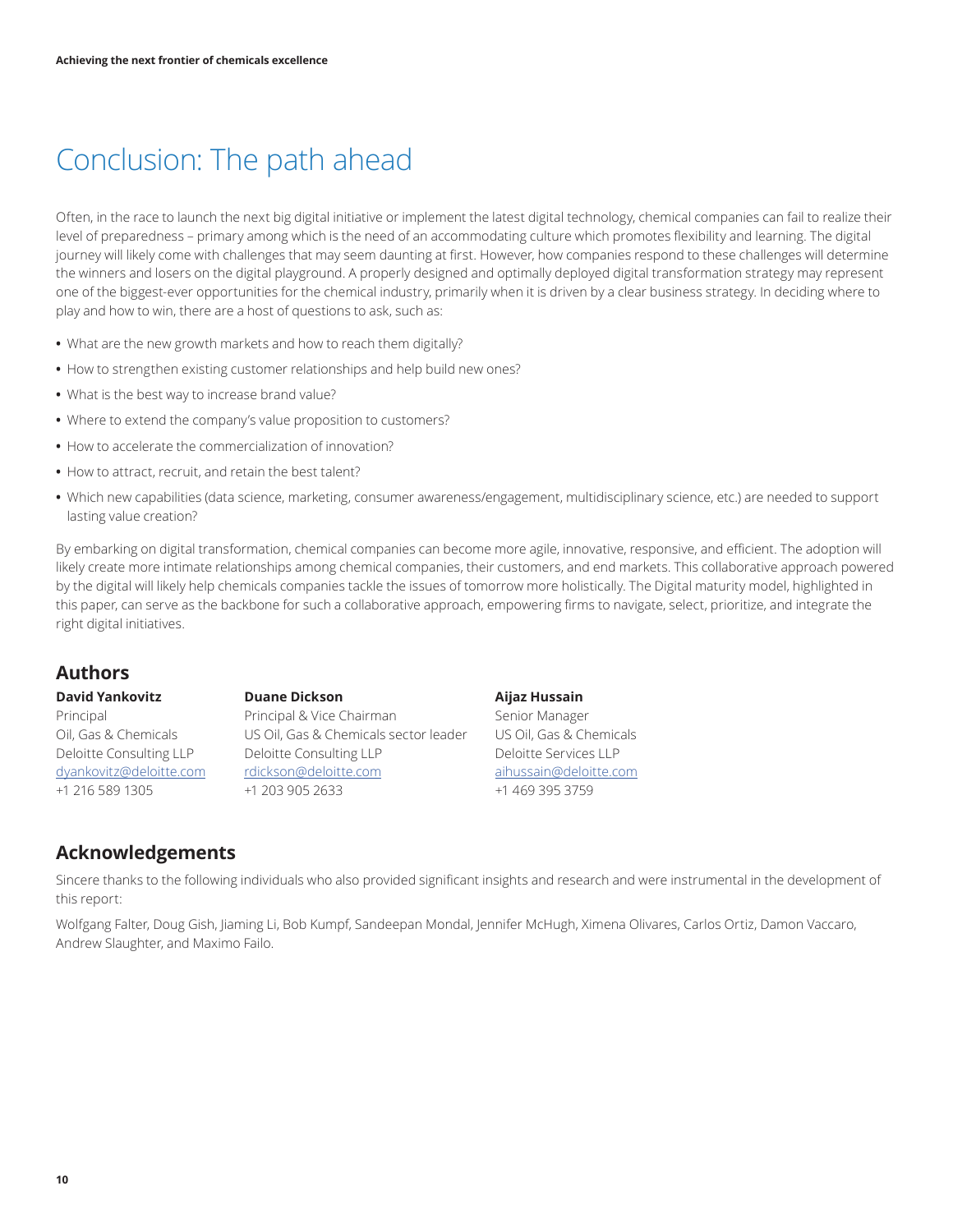## **Endnotes**

- 1 Michelle Drew Rodriguez, Robert Libbey, Sandeepan Mondal, Jeff Carbeck, and Joann Michalik, *[Exponential technologies in manufacturing](https://www2.deloitte.com/us/en/pages/manufacturing/articles/advanced-manufacturing-technologies-report.html)*, Deloitte, accessed May 2019.
- 2 Stefan Van Thienen, Andrew Clinton, Monika Mahto, and Brenna Sniderman, *[Industry 4.0 and the chemicals industry: Catalyzing transformation](https://www2.deloitte.com/tr/en/pages/consumer-industrial-products/articles/industry-4-0-and-chemicals-industry-value-chain.html)  [through operations improvement and business growth](https://www2.deloitte.com/tr/en/pages/consumer-industrial-products/articles/industry-4-0-and-chemicals-industry-value-chain.html)*, Deloitte, June 7, 2016.
- 3 Various sources by industry are listed below:

**a. Automotive:** Corwin et.al, *[The future of mobility - How transportation technology and social trends are creating a new business ecosystem](https://www2.deloitte.com/content/dam/Deloitte/br/Documents/manufacturing/Future_of_mobility.pdf)*, Deloitte University Press, 2015; Ninan et.al, *[Who owns the road? The IoT-connected car of today—and tomorrow](https://dupress.deloitte.com/dup-us-en/focus/internet-of-things/iot-in-automotive-industry.%20html)*, Deloitte University Press, August 2015; Dinsdale et.al, *[The foundation of future automotive retail: Omni-channel customer engagement](https://www2.deloitte.com/content/%20dam/Deloitte/no/Documents/consumer-industrial-products/the-foundation-of-future-automotive-retail.pdf)*, Deloitte Digital, 2016; Emerging Strategy, "*[Changing Course: eCommerce and its Impact on the Automotive Aftermarket](http://www.china-briefing.com/news/2016/05/18/changing-course-ecommerce-and-its-impact-on-the-automotive-aftermarket.html)*", May 2016.

**b. Construction:** Nick Peace, "[The Future of Digital Construction Technology](https://www.aconex.com/blogs/2016/07/the-future-of-digital-construction-technology.html)", Aconex, July 2016; World Economic Forum, "What's the [future of the construction industry?"](https://www.weforum.org/agenda/2016/04/%20building-in-the-fourth-industrial-revolution/), April 2016; Paul Demery, "[Bringing the construction industry into e-commerce"](https://www.digitalcommerce360.com/2015/06/08/bringing-construction-industry-e-commerce/), *DigitalCommerce360*, June 8, 2015.

**c. Agriculture:** Sarni et.al, *[From Dirt to Data](https://dupress.deloitte.com/dup-us-en/deloitte-review/issue-18/second-green-revolution-and-internet-of-things.html)*, Deloitte Review, January 2016; Lamborelle et.al, ["Farming 4.0: The future of agriculture?](http://www.euractiv.com/section/%20agriculture-food/infographic/farming-4-0-the-future-of-agriculture/)", Euractive, November 2016; The Economist, "[The Future of Agriculture: Factory fresh](https://www.economist.com/technology-quarterly/2016-06-09/factory-fresh)", June 2016; Mandy Zuo, "China's new farmers are using [e-commerce to transform agriculture](http://www.scmp.com/news/china/article/1662752/chinas-new-farmers-are-using-e-commerce-transform-agriculture)", South China Morning Post, December 2014.

**d. Health and Nutrition:** Karen Taylor, *[Connected Health: How digital technology is transforming health and social care](https://www2.deloitte.com/content/dam/Deloitte/uk/Documents/life-sciences-health-care/deloitte-uk-connected-health.pdf)*, Deloitte Center for Health Solutions, 2015; Frans Van Houten, "[How digital will transform the future of healthcare](https://www.weforum.org/agenda/2015/01/how-connected-healthcare-is-becoming-a-reality/)", World Economic Forum, January 2015; Deloitte UK, [Consumer product trends: Navigating 2020,](https://www2.deloitte.com/uk/en/pages/consumer-business/articles/consumer-product-trends-navigating-2020.html) 2016; Livemint, ["The digital future for consumer goods firms"](http://www.livemint.com/Opinion/D4iSWU187J3R7UaH9YifwI/%20The-digital-future-for-consumer-goods-firms.html), August 2016.

**e. Manufacturing:** World Economic Forum and Deloitte, *[The Future of Manufacturing: Opportunities to drive economic growth](https://www2.deloitte.com/mk/en/pages/manufacturing/articles/future-of-manufacturing.html)*, April 2012.

4 Based on Deloitte's own consultative experience of working with clients on digital transformation

5 Sinopec Corp., *[Chemical Sales CRM](http://www.sinopec.com/listco/en/products_service/chemical_products_sales_crm/)*, accessed May 2019.

6 Deloitte analysis

7 Lauren Eiter, ["Promoting innovation and increasing efficiency in chemical and materials R&D](https://www.cas.org/blog/promoting-innovation-and-increasing-efficiency-chemical-and-materials-rd)", CAS, June 22, 2018.

- 8 Sean Ottewell, ["Training Takes on an Added Dimension](https://www.chemicalprocessing.com/articles/2017/training-takes-on-an-added-dimension/)", Chemical Processing, October 10, 2017.
- 9 Sean Ottewell, ["Instrumentation: New Capabilities Boost Remote Monitoring](https://www.chemicalprocessing.com/articles/2017/instrumentation-new-capabilities-boost-remote-monitoring/)", Chemical Processing, May 01, 2017.
- 10 Peter M. Verderame and Sanjay Mehta, ["Predictive Analytics Capture Heartbeat of the Plant](https://www.chemicalprocessing.com/articles/2017/predictive-analytics-capture-plants-heartbeat/)", Chemical Processing, May 15, 2017.
- 11 BASF, "[BASF invests in quantum computing startup Zapata Computing"](https://www.basf.com/lk/en/who-we-are/organization/locations/europe/german-companies/BASF_Venture-Capital/publications/2019/p-19-178.html), April 17, 2019.

12 Yankovitz et.al.,*[Digital opportunities for chemical enterprises](https://www2.deloitte.com/us/en/pages/manufacturing/articles/digital-opportunities-for-chemical-enterprises.html)*, Deloitte, 2017.

13 Valmet Forward, "[Valmet grows its Industrial Internet ecosystem and starts partnership with Kemira](https://www.valmet.com/media/news/press-releases/2017/valmet-grows-its-industrial-internet-ecosystem-and-starts-partnership-with-kemira/)", October 10, 2017.

14 Deloitte analysis